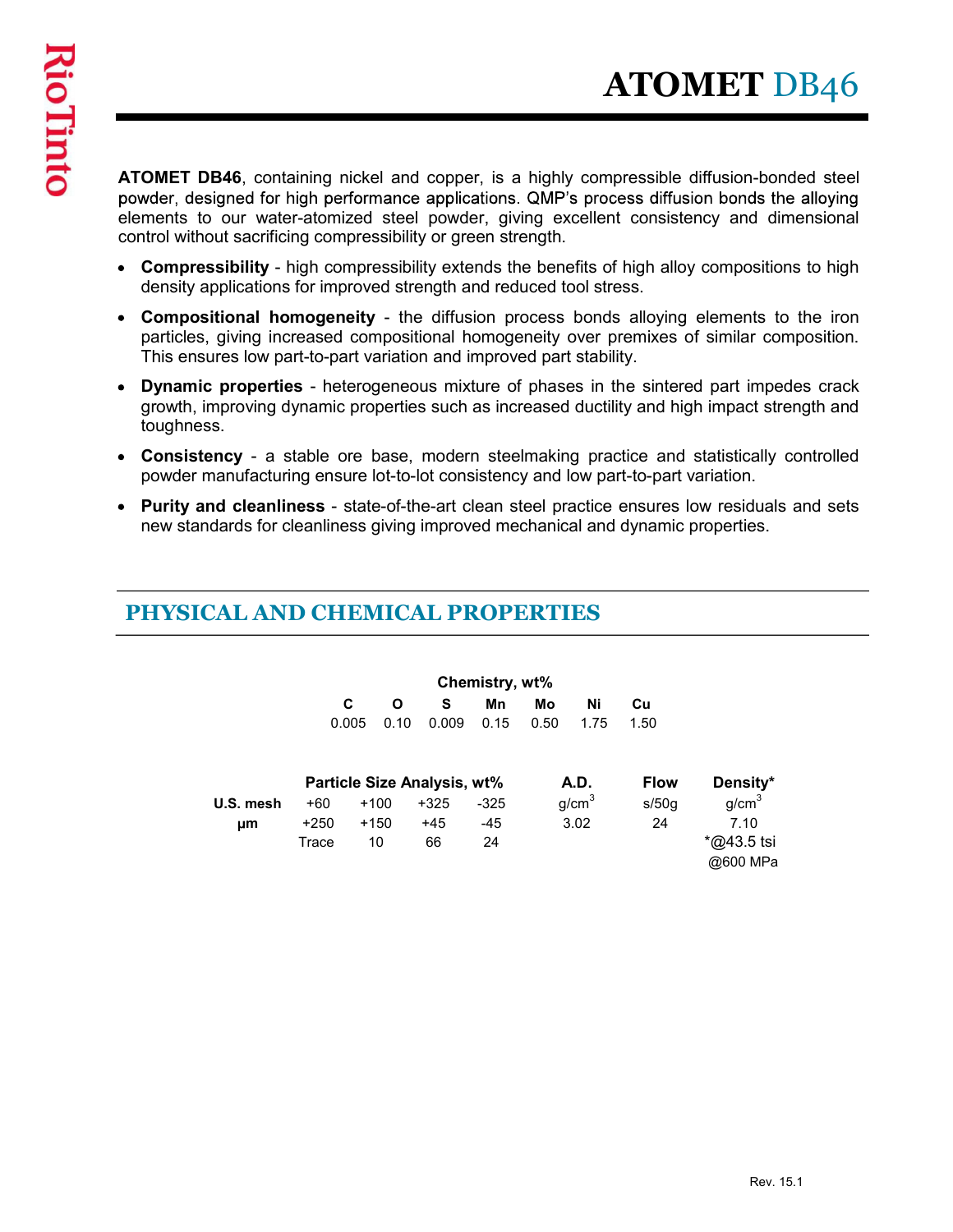# GREEN PROPERTIES

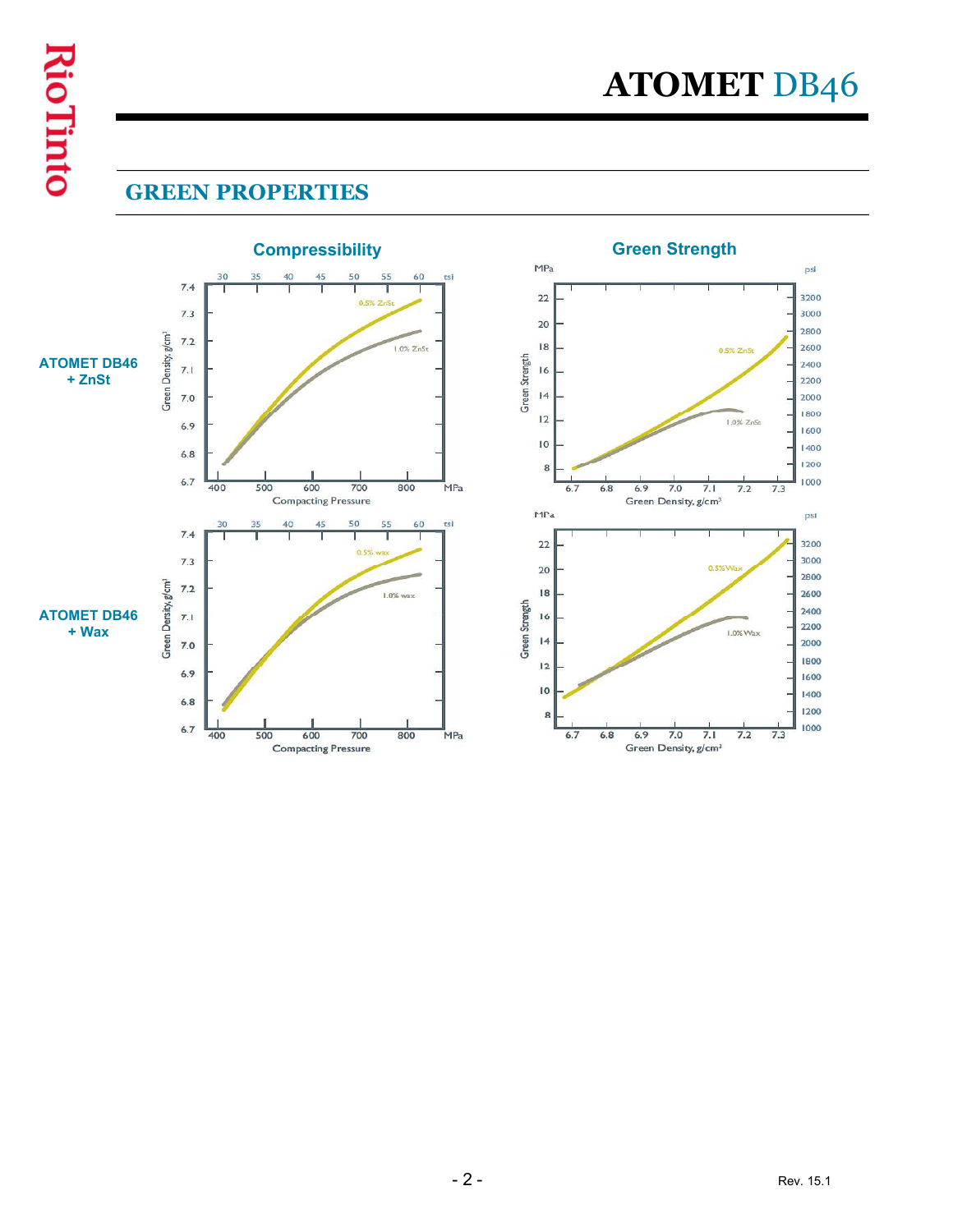# SINTERED PROPERTIES

Composition: ATOMET DB46 + graphite + 0.75% wax Sintered in a 90% nitrogen-based atmosphere at 1120ºC (2050ºF) for 25 minutes.



| 105               |                         |                                  |                              |            |            |                 | 0.30 <sub>1</sub>                                  |                 |            |                                  |                      |                 |          |
|-------------------|-------------------------|----------------------------------|------------------------------|------------|------------|-----------------|----------------------------------------------------|-----------------|------------|----------------------------------|----------------------|-----------------|----------|
| 100               |                         |                                  |                              |            |            |                 | 0.25                                               |                 |            | $72$ g/cm <sup>3</sup>           |                      |                 |          |
| 95                |                         |                                  |                              |            |            |                 |                                                    |                 |            |                                  |                      |                 |          |
| 90                | 7.2 g/cm <sup>3</sup>   |                                  |                              |            |            |                 | Dimensional Change<br>(% t-om de ste)<br>0. I<br>5 |                 |            | $7.0$ g/cm <sup>3</sup>          |                      |                 |          |
| 85                |                         |                                  |                              |            |            |                 |                                                    |                 |            |                                  |                      |                 |          |
| 80                | $7.0$ g/cm <sup>3</sup> |                                  |                              |            |            |                 |                                                    |                 |            | $6.8$ g/cm <sup>3</sup>          |                      |                 |          |
| 75                | $6.8$ g/cm              |                                  |                              |            |            |                 | 0.10                                               |                 |            |                                  |                      |                 |          |
| 70                |                         |                                  |                              |            |            |                 | 0.05                                               |                 |            |                                  |                      |                 |          |
|                   | 0.3                     | 0.5<br>0.4<br>Sintered Carbon, % | 0.6                          | 0.7        |            |                 |                                                    | 0.3             | 0.4        | 0.5<br>0.6<br>Sintered Carbon, % | 0.7                  |                 |          |
|                   |                         |                                  |                              |            |            |                 |                                                    |                 |            |                                  |                      |                 |          |
| Sintered          | Added                   | Combined                         | <b>Transverse</b><br>Rupture |            |            | <b>Tensile</b>  |                                                    | Yield           | Elongation |                                  | Apparent Dimensional |                 | Impact   |
|                   |                         |                                  |                              |            |            |                 |                                                    |                 |            |                                  |                      |                 |          |
|                   | Density Graphite        | Carbon                           | <b>Strength</b>              |            |            | <b>Strength</b> |                                                    | <b>Strength</b> |            | <b>Hardness</b>                  | Change               |                 | Energy   |
| g/cm <sup>3</sup> | %                       | %                                | <b>MPa</b>                   | kpsi       | MPa        | kpsi            | <b>MPa</b>                                         | kpsi            | %          | <b>HRB</b>                       | %                    | J               | Ib-ftf   |
| 6.80              | 0.35                    | 0.31                             | 972                          | 141        | 462        | 67              | 331                                                | 48              | 2.1        | 73                               | 0.14                 | $\overline{15}$ | 11       |
| 7.00              | 0.35                    | 0.31                             | 1131                         | 164        | 503        | 73              | 359                                                | 52              | 2.7        | 80                               | 0.21                 | 24              | 18       |
| 7.20              | 0.35                    | 0.31                             | 1317                         | 191        | 538        | 78              | 379                                                | 55              | 2.8        | 86                               | 0.27                 | 38              | 28       |
| 6.80              | 0.65                    | 0.57                             | 1138                         | 165        | 545        | 79              | 386                                                | 56              | 1.5        | 89                               | 0.13                 | 15              | 11       |
| 7.00              | 0.65                    | 0.57                             | 1317                         | 191        | 600        | 87              | 414                                                | 60              | 1.7        | 93                               | 0.21                 | 22              | 16       |
| 7.20              | 0.65                    | 0.57                             | 1496                         | 217        | 641        | 93              | 441                                                | 64              | 1.8        | 96                               | 0.29                 | 27              | 20       |
|                   |                         | 0.67                             |                              |            |            |                 |                                                    |                 |            |                                  |                      |                 |          |
| 6.80              | 0.75                    |                                  | 972                          | 141        | 510        | 74              | 407                                                | 59              | 1.0        | 96                               | 0.13                 | 14              | 10       |
| 7.00<br>7.20      | 0.75<br>0.75            | 0.67<br>0.67                     | 1124<br>1282                 | 163<br>186 | 579<br>614 | 84<br>89        | 469<br>524                                         | 68<br>76        | 1.1<br>1.2 | 99<br>102                        | 0.21<br>0.29         | 20<br>23        | 15<br>17 |